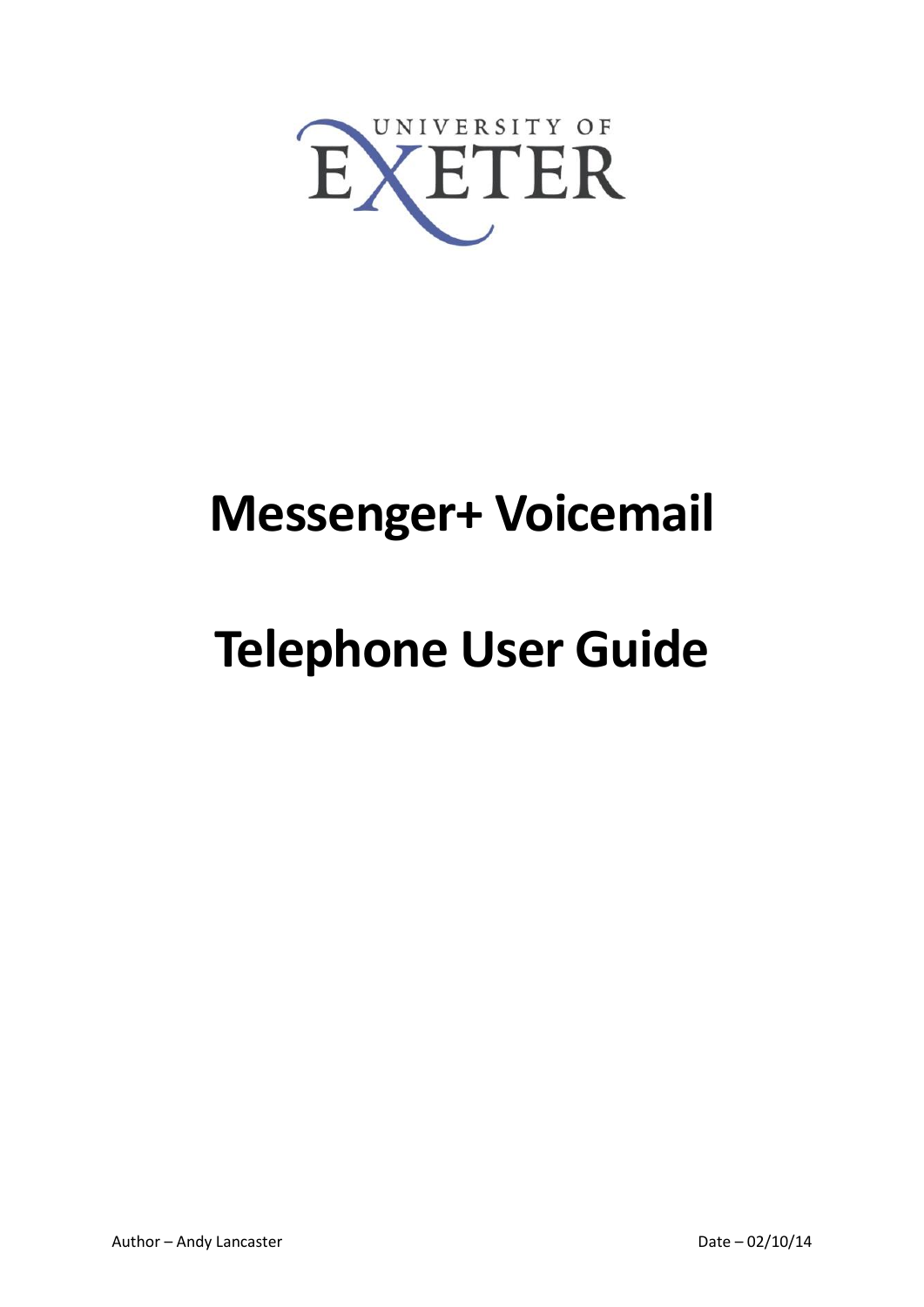Messenger+ is an intelligent voice messenger portal that enables you to:

- Record a personal greeting
- Record a temporary greeting
- Listen to voicemails
- Delete, save, copy voicemails

#### **User Guide**

**[Setting up your mailbox](#page-1-0)**

**[Accessing your mailbox via the telephone](#page-2-0)**

**[Recording your regular greeting](#page-3-0)**

**[Recording your temporary greeting](#page-3-1)**

**[Listening to your messages](#page-2-1)**

**[Immediately divert calls to voicemail](#page-3-2)**

**[Changing your PIN](#page-2-2)**

**Key Overview**

<span id="page-1-0"></span>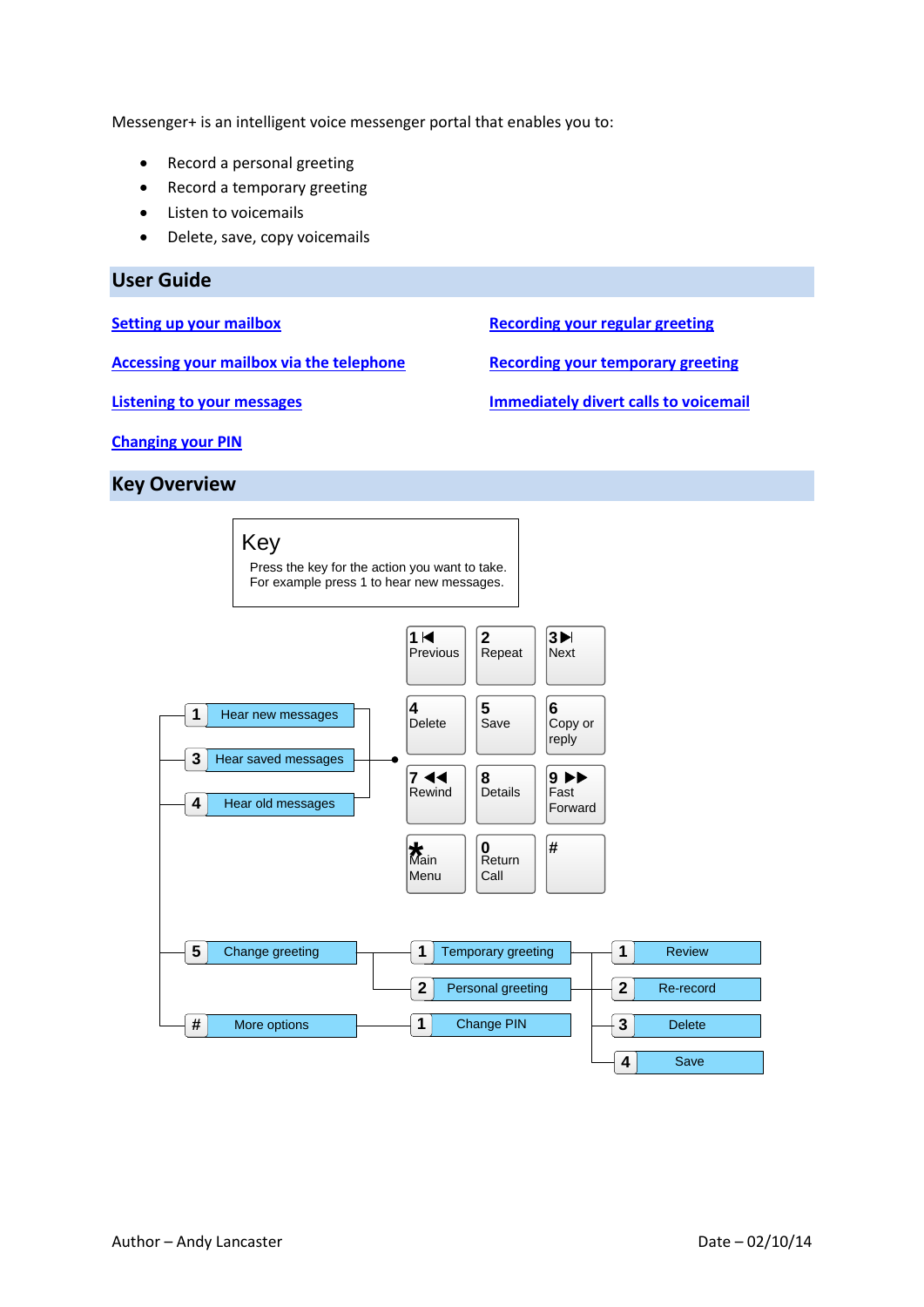# **Setting up your mailbox**

Setting up your mailbox will require you to change your mailbox pin. See recording your regular greeting to play a personalised greeting to callers.

- 1. **Dial 5700** (Internally) or press the **voicemail key (envelope)** on your desk phone, or **dial 01392725700** (Externally)
- 2. When asked for your **user ID** enter your desk extension number followed by **#**
- 3. When asked for your **PIN** number enter your PIN followed by **#.** Your PIN will be **0000** until changed.
- 4. Enter a **new PIN** followed by **#**
- 5. Re-enter the **new PIN** followed by **#** to confirm

#### <span id="page-2-0"></span>**Accessing your mailbox via the telephone**

To access your mailbox follow the guide below.

- 1. **Dial 5700** (Internally) or press the **voicemail key** on your desk phone, or **dial 01392725700** (Externally)
- 2. When asked for your **user ID** enter your desk extension number followed by #
- 3. When asked for your **PIN** number enter your PIN followed by #

#### <span id="page-2-1"></span>**Listening to your messages**

When somebody leaves you a message, the light on your phone will light up and you'll be sent an email notification. You can listen to messages by accessing your mailbox via the **telephone** or by clicking on the **file attachment** within the **email notification** (PC speakers or headphones required).

- 1. Access your mailbox via the telephone
- 2. New messages will automatically be played
- <span id="page-2-2"></span>3. To listen to old messages press 4

## **Changing your PIN**

Your PIN number is used to access Messenger+ and to ensure confidentially of your messages. By default your PIN number is set to 0000 until changed. Your pin number can be changed via the **telephone**.

- 1. Access your mailbox via the telephone
- 2. **Press #** for more options
- 3. **Press 1** to change your PIN
- 4. Enter a **new PIN** followed by **#**
- 5. Re-enter the **new PIN** followed by **#** to confirm